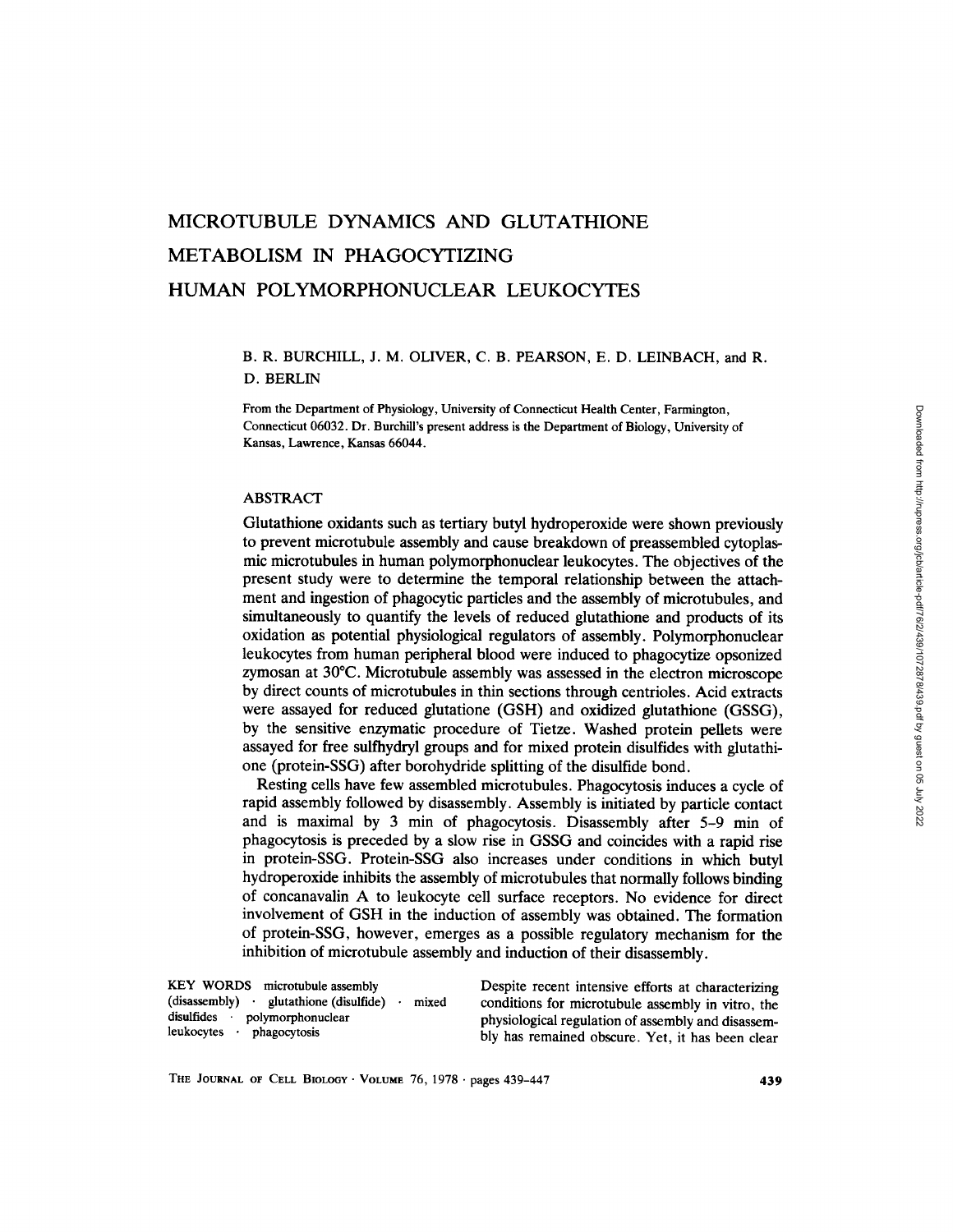for some time that the state of microtubule assembly is highly dynamic. This concept was first developed by Inoué in studies of microtubules in mitotic spindles (14) and was subsequently applied to cytoplasmic microtubules (26). Human polymorphonuclear leukocytes (PMN) have proved to be particularly favorable cells for the analysis of cytoplasmic microtubule assembly. Their relatively small size and symmetrical shape facilitate the identification of centrioles. The status of microtubule assembly can then be standardized by counting centriole-associated microtubules. Relatively few microtubules are found in unstimulated PMN, whereas a large and rapid increase in centriole-associated microtubules follows the binding of ligands such as concanavalin A (Con A) to the PMN cell surface (13, 23, 24). PMN are also phagocytes. Because phagocytosis results from the interaction of particulate ligands with the cell surface, it seemed possible that phagocytosis might induce microtubule assembly. On the other hand, phagocytosis is associated with the generation of oxidants such as hydrogen peroxide that can inhibit microtubule assembly in vitro (24, 25). We show here that microtubule assembly is initiated by contact and ingestion of phagocytic particles. Microtubules disassemble when phagocytosis is complete.

With this cycle established, we have studied the role of glutathione metabolism in the physiological regulation of microtubule assembly and disassembly. It was previously shown that the assembly of both cytoplasmic and mitotic spindle microtubules is prevented, and that existing microtubules are depolymerized by agents that oxidize glutathione (GSH) (22, 24, 27). The possibility was therefore raised that GSH and/or the products of its oxidation may control microtubule formation or breakdown. The sulfhydryl residues of tubulin (tubulin-SH) were suggested as likely targets of such regulatory interaction as the in vitro polymerization of tubulin is blocked by sulfhydryl reagents (17) as well as by relatively high concentrations of (oxidized) glutathione disulfide (GSSG) (20, 24).

We find that microtubule assembly induced by phagocytosis is accompanied by only small changes in cellular levels of GSH and its oxidation products. However, the microtubule disassembly phase is preceded by a gradual increase in GSSG and is coincident with the generation of mixed disulfides of glutathione with protein (protein-SSG). A similar increase in protein-SSG is ohserved coincident with the prevention by the GSH oxidizing agent, tertiary butyl hydroperoxide, of Con A-induced microtubule assembly in human leukocytes. We suggest that mechanisms controlling the formation and reduction of protein-SSG may serve a regulatory role in microtubule disassembly in vivo.

### MATERIALS AND METHODS

#### *Definitions*

Throughout the text, reduced glutathione is abbreviated as GSH and oxidized glutathione (glutathione disulfide) as GSSG. Total glutathione refers to the sum of GSH and GSSG.

### *Cells*

Leukocyte suspensions containing 75-80% PMN and 20-25% mononuclear cells were isolated by dextran sedimentation of the majority of erythrocytes in freshly drawn heparinized human peripheral blood and hypotonic lysis of contaminating erythrocytes in the resulting leukocyte-rich plasma. The cells were collected by centrifugation at  $4^{\circ}$ C, washed, and diluted to  $10^7$  cells/ml in phagocytosis medium (N-2-hydroxyethylpiperazine-N'- 2-ethane sulfonic acid [HEPES]-buffered saline containing calcium, magnesium, and glucose [4]). Immediately before use the cell suspensions were warmed for 10 min without shaking in a  $30^{\circ}$  or  $37^{\circ}$ C bath. Portions (1.0 ml) of the suspensions were then transferred into capped 1.5-ml plastic Eppendorf centrifuge tubes held in a shaking bath. These tubes already contained 0.1 ml of buffer, drug solution, or phagocytic particles as indicated.

#### *Phagocytosis*

Zymosan A (Sigma Chemical Co., St. Louis, Mo.) was opsonized by incubation for 30 min at 37°C in fresh human serum. The zymosan was washed in phagocytosis medium and resuspended in medium to a concentration of 30 mg/ml. To initiate phagocytosis, 1.0 ml of cells prewarmed to 30°C was added to tubes containing 0.1 ml of zymosan  $(-11$  zymosan particles/cell), and the suspensions were incubated with shaking at 30°C. Incubation at  $30^{\circ}$ C instead of  $37^{\circ}$ C reduced the rate of particle uptake and accompanying metabolic changes sufficiently to permit accurate sequential sampling and measurements.

Phagocytosis was terminated by brief centrifugation of the cell suspension in an Eppendorf microcentrifuge, followed by rapid withdrawal of the supernatant medium into separate tubes on ice. The cell pellet was either fixed with glutaraldehyde at room temperature for microscopy or extracted with acid at 4°C for measurement of GSH and its metabolites. The entire procedure of centrifugation and addition of fixative or acid required 30 s.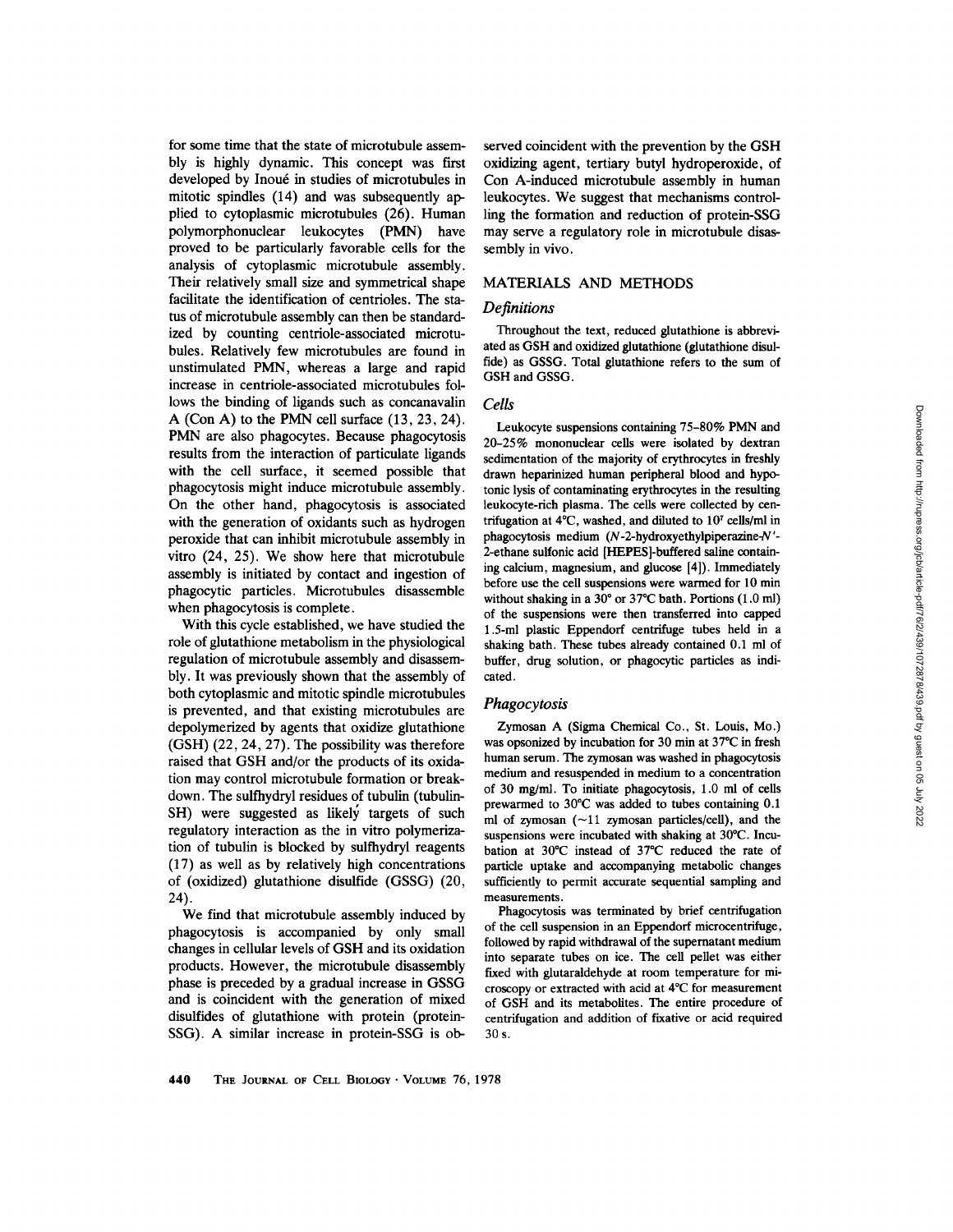#### *Electron Microscopy*

Cells were fixed for 30 min with 1% glutaraldehyde in 0.1 M cacodylate buffer, pH 7.4. The samples were washed three times in buffer alone, posffixed in 2% aqueous  $OsO<sub>4</sub>$  for 30 min, washed in distilled water, and stained en bloc for 20 min at  $37^{\circ}$ C in 2% aqueous uranyl acetate as before (24). Cell pellets were dehydrated through a graded series of ethanols and embedded in Spurr resin. Thin sections (silver) cut with a diamond knife were picked up on Formvar-coated 100 mesh copper grids, stained with uranyl acetate and lead, and examined in a Philips 300 electron microscope.

Sections of PMN containing a centriole were photographed at a stage magnification of  $\times$  14,200 and printed at a final magnification of  $\times$  53,000. Microtubules were then counted within a  $2-\mu m$  square centered on a centriole.

#### *Acid Extraction of Leukocytes*

0.25 ml of 10% trichloroacetic acid (TCA) in 0.02% hydrochloric acid (HCI) was mixed with cell pellets followed by 0.25 ml of 0.25% Triton X-100 containing 10 mg/ml bovine serum albumin (Sigma Fraction V, Sigma Chemical Co., defatted as in reference 6). The albumin had been treated previously with excess Nethylmaleimide to destroy all free protein-SH groups and dialyzed exhaustively to remove unreacted  $N$ -ethylmaleimide. The suspensions of cells in acid were vortexed for 20 s and then held on ice for 15 min.

Extraction was followed by centrifugation for 2 min at 13,000 rpm in an Eppendorf microcentrifuge, removal of the supernate, and washing of the insoluble protein pellet with additional acid. The combined supernates were then extracted five times with equal volumes of ether (to remove TCA); residual ether was removed under nitrogen, and portions of the extracts were used for measurement of GSH and GSSG. The protein pellet was sonicated in 0.4 ml of water to release any noncovalently bound sulfhydryl residues, reprecipitated with 0.4 ml of 10% TCA, and resonicated in 1.2 ml of water. Protein-SH and protein-SSG levels were measured in the sonicate.

## *Measurement of GSH and GSSG*

Both total glutathione (GSH + GSSG) and GSSG alone were measured by modifications of the sensitive assay developed by Tietze (29). For measurement of total glutathione, 0.02 ml of the ether extract (above) was diluted in 0.38 ml of 5 mM EDTA in 0.1 M phosphate buffer, pH 7.5 (phosphate buffer). The following were then combined in a cuvette: 0.025-0.05 ml of sample, 0.1 ml of 1.18 mg/mi dithiobis-2-nitrobenzoic acid (DTNB), 0.I ml of glutathione reductase (Sigma type III, Sigma Chemical Co., [10 U/ml]), 0.1 ml of 1 mg/ml NADPH (Sigma Type III, Sigma Chemical Co.) and phosphate buffer to a final volume of 0.5 ml. Absorbance of the solution at 412 nm was recorded for 6 min

at room temperature. All samples were run in duplicate. Total glutathione was determined by use of standard curves generated by substituting known amounts of GSH for sample. Internal standards, in which known amounts of GSH were added to the sample, were included to ascertain that samples were free of substances that could interfere with GSH reductase activity.

For GSSG measurement, ether-extracted solutions were incubated for 60 min at room temperature with an equal volume of  $0.04$  M $N$ -ethylmaleimide in phosphate buffer to complex reduced sulfhydryl groups (primarily GSH). The solutions were reextracted 10 times with equal volumes of ether; residual ether was removed by flushing with nitrogen, and 0.02 to 0.05-ml portions were assayed for GSSG by the method described above for total glutathione.

For both assays, blank tubes (no cells) were always run with a known quantity of GSSG added at the time of initial TCA precipitation. Recovery was consistently between 95 and 105%, even after 15 ether extractions.

# *Measurement of Protein-SH and Protein-SSG*

Protein-SH was measured in duplicate from the absorbance at 412 nm of the supernate obtained by centrifugation from a mixture consisting of 0.1 ml of protein pellet sonicate, 0.4 ml of phosphate buffer, and 0.1 ml of 0.4 mg/ml DTNB (5, 25).

Protein-SSG was determined by releasing glutathione covalently bound to protein by borohydride  $(NaBH<sub>4</sub>)$ reduction and then employing the modified Tietze assay previously described. Washed protein pellet sonicate (1 ml) was incubated with shaking at  $50^{\circ}$ C for 1 h with 1 ml of  $1\%$  NaBH<sub>4</sub> (Sigma Chemical Co.). The remaining *NaBH4* was hydrolyzed by addition of 0.4 ml of 30% TCA. The tubes were then heated for 15 min, cooled on ice for 5 min, and insoluble protein was removed by centrifugation. The supernatant volume was adjusted to 2.5 ml with phosphate buffer; 2 ml of acetone were added to ensure complete oxidation of the NaBH4, and the samples were ether-extracted five times. Total glutathione was then determined in these extracted samples. Loss of glutathione was estimated from determinations in parallel tubes to which known amounts of GSH were added at the start of NaBH<sub>4</sub> reduction. In most experiments, the loss was  $\sim 50\%$ . The loss of GSH occurred during the reduction step, was proportional to the time in NaBH<sub>4</sub>, was the same over a range of added GSH concentrations, and was not altered by reduction under nitrogen. The tabular values cited have been corrected for this loss determined in each experiment.

#### *Oxidative Metabolism*

Several parameters of oxidative metabolism were measured in phagocyfizing PMN: superoxide generation, determined by a modification of the colorimetric method of Babior et al.  $(1)$ ;  $H_2O_2$  generation, measured spectro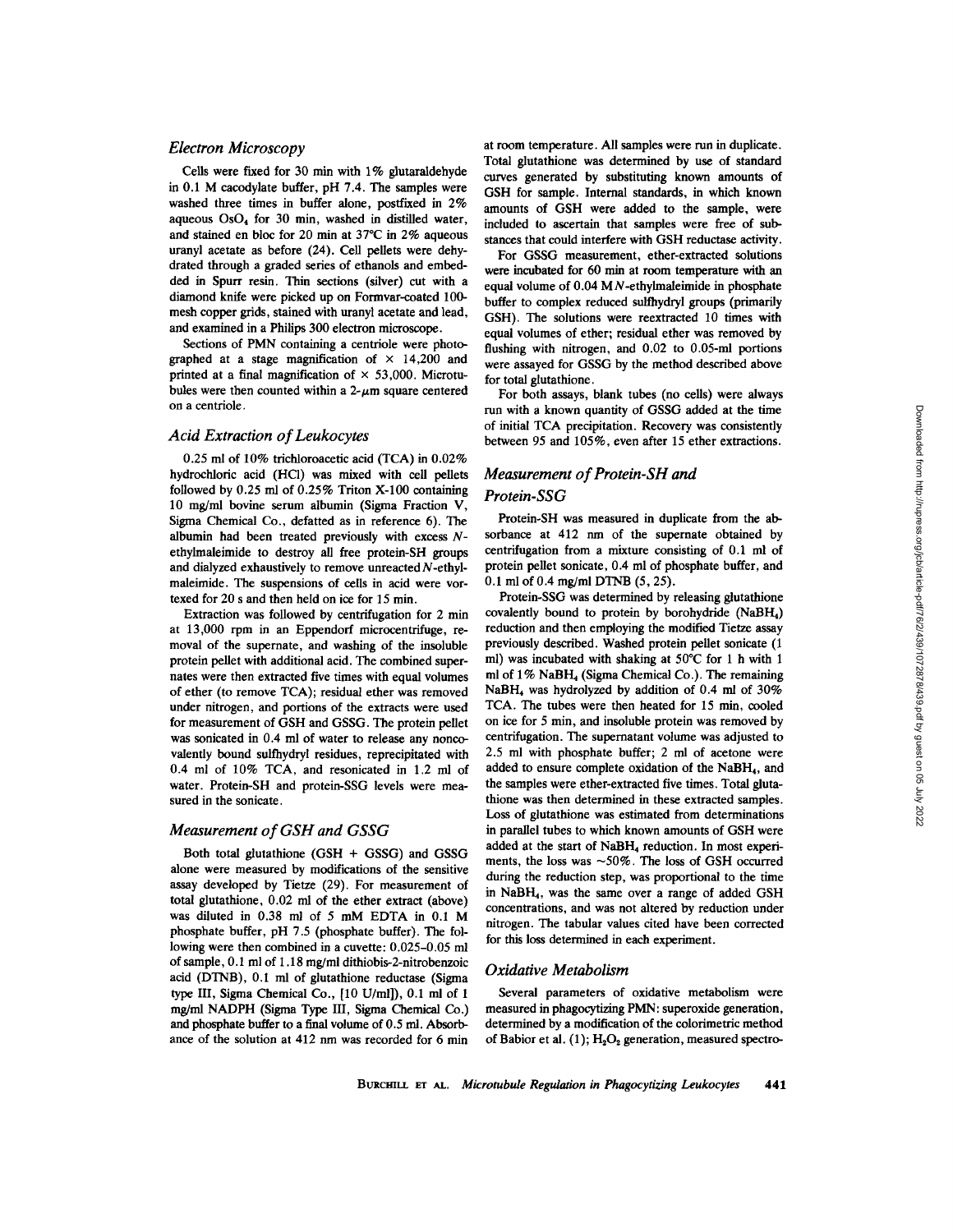fluorimetrically as described by Root et al. (28); and hexose monophosphate shunt activity, determined from [1-14C]glucose oxidation as before (24).

#### *Enzyme Assays*

The activity of the cytoplasmic marker enzyme lactate dehydrogenase (LDH) was measured in both whole cell sonicates and incubation media according to Bergmeyer (3). The lysosomal enzyme,  $\beta$ -glucosaminidase, was measured in cell sonicates in incubation media by hydrolysis of the colorigenic substrate  $p$ -nitrophenyl- $\beta$ -Dglucosaminide (Sigma Chemical Co.).

## **RESULTS**

# *Uptake of Zymosan and its*

### *Metabolic Accompaniments*

Opsonized zymosan has been used extensively to study phagocytosis in human PMN (e.g. reference 2). Uptake occurs rapidly under the conditions employed here, being almost maximal by 5 min (when each cell contains an average of 4.4 particles as determined by counting in the light microscope with Nomarski optics), and increasing very little (to 4.9 particles per cell) with a 10-min incubation period. We confirmed that no loss of the cytoplasmic marker enzyme lactate dehydrogenase from the cells into the medium occurs over 10 min of phagocytosis. Some loss of lysosomal enzymes was inferred from the presence extracellularly of 31% of the original cellular content of  $\beta$ -glucosaminidase after 5 and 10 min of exposure of cells to zymosan at 30°C. Consistent with other extensive studies (2, 7), we found that the first 10 min of phagocytosis was accompanied by the release of 9.4 nmol of superoxide/ 10<sup>6</sup> cells compared to no measurable release by control cells; by a 24-fold increase in  $H_2O_2$  production; and by an eightfold increase in [1-  $^{14}$ C]glucose oxidation (presumably via the hexose monophosphate shunt). Importantly, this greatly accelerated oxidative metabolism continued linearly for at least 20 min of incubation of cells with zymosan, i.e., long after phagocytosis was essentially complete.

# *The Effect of Zymosan Ingestion on Microtubule Assembly*

The results of microtubule counts in cells exposed for various lengths of time to zymosan are summarized in Table I. As previously described (23, 24), resting cells contained relatively few centriole-associated microtubules (line 1 in Table

TABLE I *The Effects of Phagocytosis on Microtubule Assembly in Human Leukocytes* 

| Line         | Incubation at 30°C       | Microtubules $\pm$ SEM |  |  |
|--------------|--------------------------|------------------------|--|--|
| 1            | Buffer, 0.5 and 10 min*  | $4.06 \pm 0.83$ (34)‡  |  |  |
| $\mathbf{2}$ | Zymosan, $0.5$ min $\S$  | $12.25 \pm 0.97(28)$   |  |  |
| 3            | Zymosan, 1.5 min         | $14.71 \pm 1.71(14)$   |  |  |
| 4            | Zymosan, 3.5 min         | $16.50 \pm 2.05(18)$   |  |  |
| 5            | Zymosan, 5.5 min         | $8.81 \pm 1.09$ (36)   |  |  |
| 6            | Zymosan, 9.5 min         | $1.86 \pm 0.63$ (14)   |  |  |
| 7            | Zymosan-treated<br>serum | $2.00 \pm 0.60$ (13)   |  |  |
|              | $(10\%)$ , 4 min         |                        |  |  |

Two blocks from each of two or three separate experiments were sectioned and centrioles were photographed at  $\times$  14,000. The number of microtubules associated with each centriole could be counted after printing  $\times$ 56,000.

\* Microtubule counts were pooled after demonstration that no signifcant differences existed between cells prewarmed to  $30^{\circ}$ C for 10 min and further incubated at  $30^{\circ}$ C with shaking for either 0.5 or 10 min.

~: Numbers in parentheses represent the numbers of centrioles examined for each condition.

 $§$  In this and subsequent tables, 0.5 min represents the time between placing cell suspensions in the centrifuge and addition of fixative to the packed cell plus zymosan pellet.

I). Cells incubated with 10% zymosan-treated serum also showed very few microtubules (line 7). By contrast, cells mixed with zymosan and immediately centrifuged and fixed contained approximately 12 microtubules per centriole (line 2). In addition, these cells showed prominent pseudopods commencing to encircle attached partides; very few zymosan particles were completely inside the cells.

Cells incubated with zymosan for 1 and 3 min before centrifugation and fixation showed particles both completely enclosed in the cytoplasm and in the process of being engulfed. The number of centriole-associated microtubules in such active cells was further increased to approximately 16 per centriole (lines 3, 4). (The difference in microtubule counts between  $0.5$  and  $3.5$  min is significant,  $P < 0.01$ .)

By 5 min most cell-associated particles were completely intracellular and the number of centriole-associated microtubules was reduced to about nine microtubules (line 5). Further incubation was now accompanied by a progressive decrease in centriole-associated microtubules towards the unstimulated levels (line 6). Thus,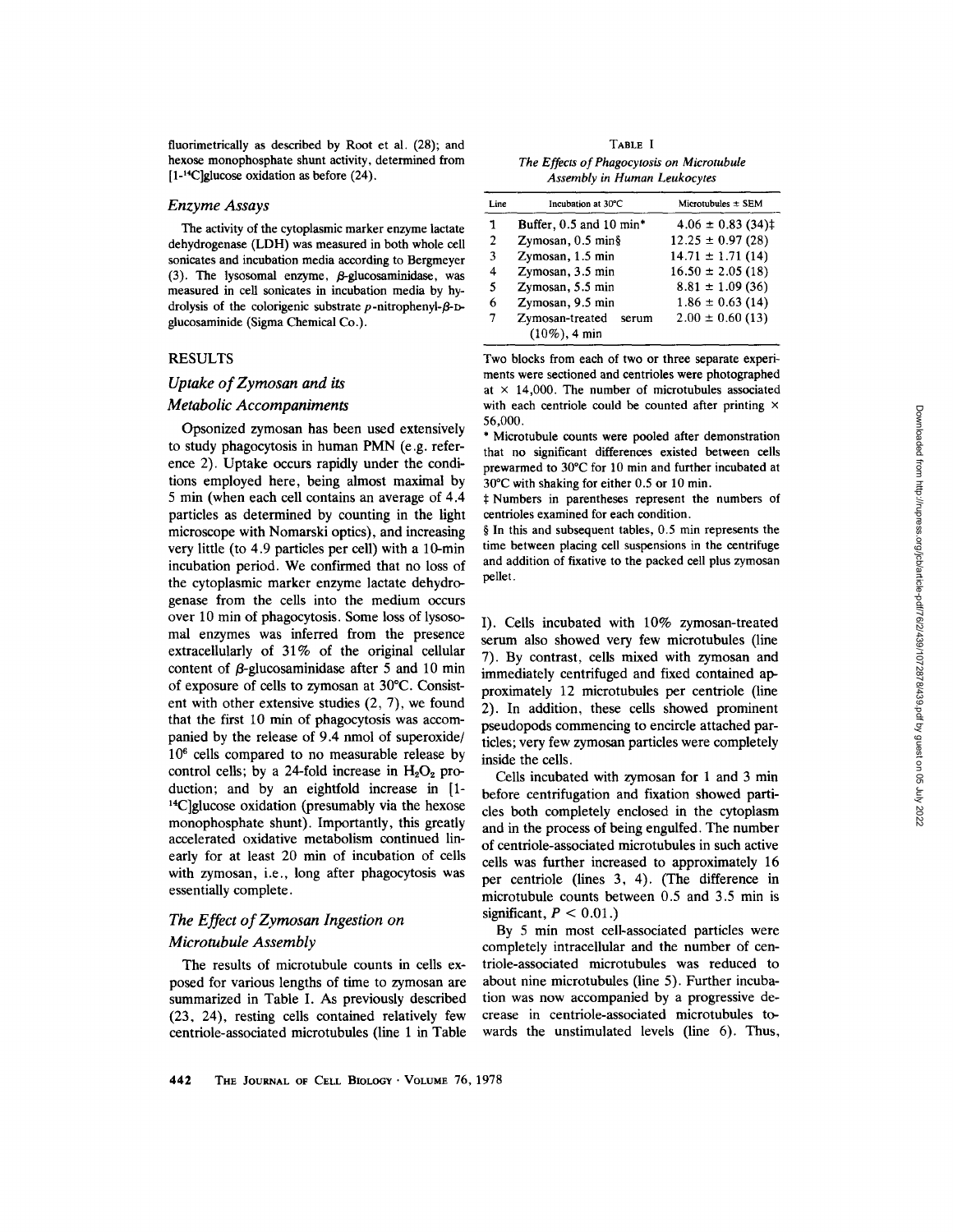microtubule assembly was essentially coterminous with particle attachment and ingestion.

# *The Effect of Phagocytosis on Glutathione Metabolism*

Resting human PMN from a number of different normal adult donors maintained a GSH:GSSG ratio very close to 100. However, as noted before (24), different cell preparations showed a relatively broad range of glutathione concentrations. Thus, over approximately 20 experiments with cells from different adult donors, total glutathione levels varied from  $0.9-1.9$  nmol/ $10<sup>6</sup>$  cells.

Assays of GSH and GSSG in phagocytizing cells also showed a substantial variability in the extent, although not in the direction, of changes in concentration. We have therefore chosen to illustrate in Fig. 1 the results of three separate experiments which indicate the range of changes in glutathione seen in phagocytic cells. The averages of these same data are presented in Table II.

A steady decrease in GSH beginning early in phagocytosis (by at least 1.5 min) and continuing to an average of 75% of resting GSH levels after 10 min of phagocytosis is immediately apparent. This loss of GSH is paralleled by a rapid rise in GSSG levels to approximately twice the resting levels by 5-10 min of phagocytosis. When experiments were continued to 15 and 20 min of phagocytosis, no consistent further changes in GSH or GSSG were noted. Glutathione levels were not changed by incubation of cells at  $30^{\circ}$ C in buffer alone, in 10% zymosan-treated serum, or by their incubation with nonopsonized zymosan (which fails to either adhere to or be ingested by the cells).

It had been apparent in preliminary experiments that GSSG levels did not rise sufficiently to account in a quantitative manner for the decrease in GSH levels. We reasoned that glutathione no longer detectable in acid extracts of leukocytes might be incorporated into the protein pellet of cells via formation of mixed disulfides with proteins. Therefore, assays of protein-SSG, as well as parallel protein-SH assays, were performed in the same experiments.

The protein-SH content of leukocyte extracts is high and shows no statistically significant change during phagocytosis. Thus, the experiments of Table II and Fig. 1 included 21 duplicate assays of protein-SH in acid precipitates of cells that phagocytized between 0 and 10 min. The resulting data showed a constant protein-SH level of 5.52  $\pm$  0.01 (SEM) nmol/10<sup>6</sup> cells. The high value of this measurement very likely made it insensitive to more subtle reactions of protein sulfhydryls.

The amount of covalently bound glutathione



FIGURE 1 Changes in GSH, GSSG and protein-SSG during phagocytosis. The time-course of changes in glutathione concentrations is shown for three separate experiments in which leukocytes from different donors were used. Each point is the average of duplicate determinations that agreed within 5%. The results in Table II are averages taken from these separate experiments.

BUrCmLL ET AL. *Microtubule Regulation in Phagocytizing Leukocytes* 443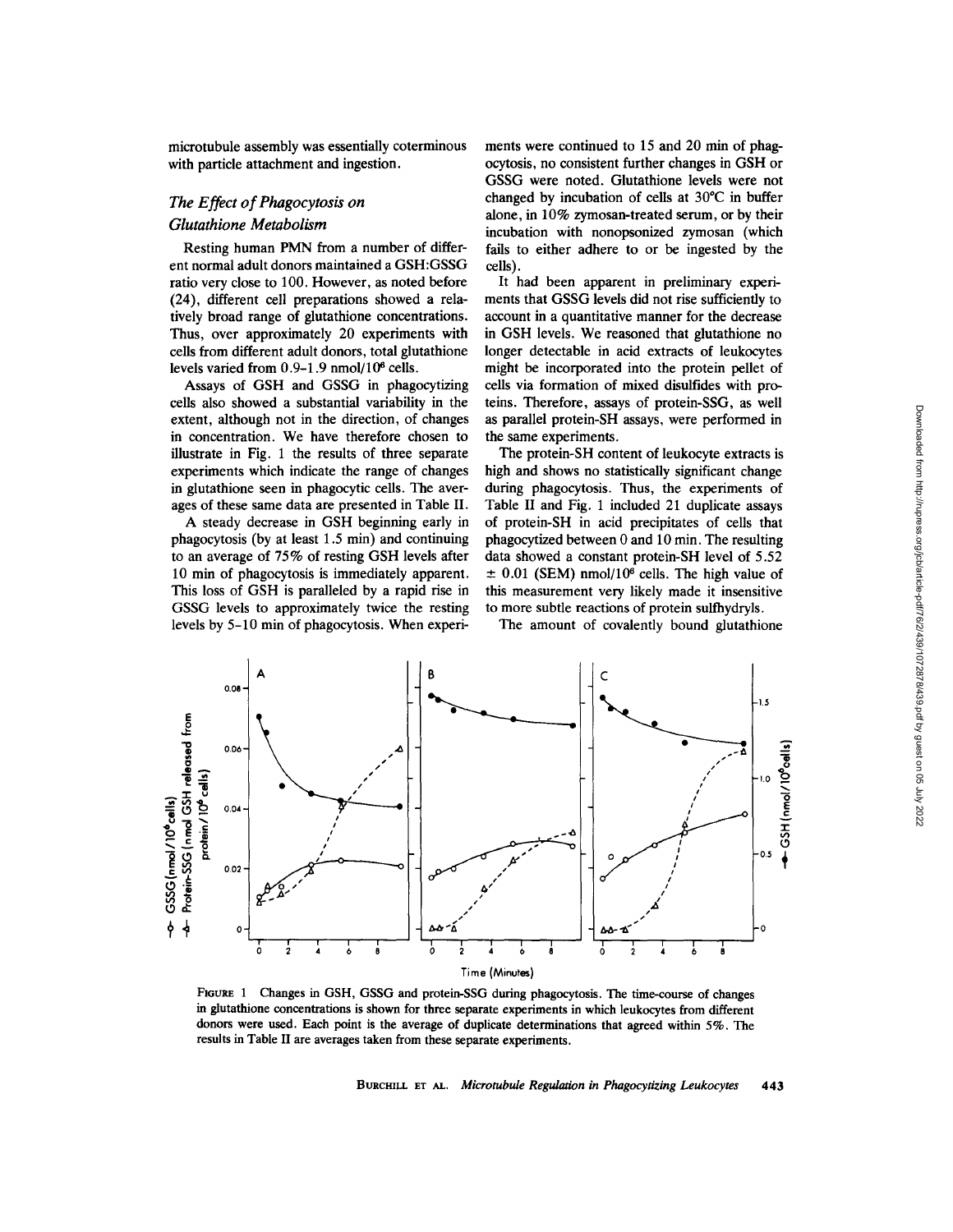released from NaBH4-treated acid precipitates (protein-SSG) showed very little increase over control during the first 3 min of phagocytosis. However, the amount of protein-SSG rose after 5 min to at least equal the total cellular content of GSSG and substantially exceeded the cellular GSSG content at 9.5 min (Fig. 1, Table II). Measurements at 10 and 20 min of phagocytosis showed little or no further increase in protein-SSG above the value of  $0.04-0.05$  nmol/ $10<sup>6</sup>$  cells achieved at 9.5 min.

Even with the identification of this proteinassociated pool of glutathione, the total recovery of glutathione at 9.5 min is only 80%. One possible explanation is incomplete reduction of mixed disulfides, leading to an underestimation of protein-SSG concentration. This is currently under investigation. Alternatively, some glutathione may be released into the medium during phagocytosis or may be destroyed by specific or nonspecific peptidases that are activated during phagocytosis. These possibilities are difficult to assess. We could not determine the significance of a small (1-6% of the total) but consistent level of glutathione in the incubation medium of resting cells. We found, however, that GSH added to cell suspensions persisted in the medium of resting cells but was destroyed in the medium of phagocytizing cells.

# *The Effect of Tertiary Butyl Hydroperoxide on Glutathione Metabolism*

The GSH oxidant tertiary butyl hydroperoxide inhibits Con A-induced microtubule assembly in leukocytes (24). If protein-SSG is a critical product related to microtubule inhibition, then protein-SSG should rise in butyl hydroperoxide-treated as well as phagocytizing normal cells.

The results in Table III confirm this prediction. Tertiary butyl hydroperoxide causes a marked drop in GSH and an increase in GSSG that is considerably larger than that associated with phag-

TABLE II *The Concentrations of GSH, GSSG, and Protein-SSG in Phagocytizing Neutrophils* 

| Incubation at 30°C        | GSH  | GSSG             | Protein-SSG                                         | Recovery* of glutathione |
|---------------------------|------|------------------|-----------------------------------------------------|--------------------------|
|                           |      | $nmol/l06$ cells | nmol GSH released from protein/<br>$106$ cells<br>% |                          |
|                           |      |                  |                                                     |                          |
| Buffer, $0.5 \text{ min}$ | 1.49 | 0.015            | 0.003                                               | 100                      |
| Zymosan, 0.5 min          | 1.43 | 0.018            | 0.005                                               | 96.6                     |
| Zymosan, 1.5 min          | 1.28 | 0.019            | 0.004                                               | 86.8                     |
| Zymosan, 3.5 min          | 1.23 | 0.024            | 0.015                                               | 84.9                     |
| Zymosan, 5.5 min          | 1.15 | 0.028            | 0.033                                               | 81.4                     |
| Zymosan, 9.5 min          | 1.13 | 0.029            | 0.050                                               | 81.3                     |
| Buffer, 10 min            | 1.41 | 0.013            | 0.004                                               | 94.6                     |

The cells were incubated at 30°C for 10 min in buffer alone before transfer into tubes containing zymosan. Data are the averages of results obtained in duplicate in three separate experiments. The duplicates agreed  $\pm$  5% within each experiment. However, significant variability was observed between experiments (see Fig. 1).

\* Glutathione recovery = percent (GSH + 2GSSG + P-SSG) of resting cells taken at 0.5 min.

TABLE III

| The Effect of Tertiary Butyl Hydroperoxide on GSH, GSSG, and Protein-SSG |
|--------------------------------------------------------------------------|
|--------------------------------------------------------------------------|

| Incubation at 37°C                                                                     | <b>GSH</b>      | <b>GSSG</b> | Protein-SSG                                            | Recovery of glutathione |
|----------------------------------------------------------------------------------------|-----------------|-------------|--------------------------------------------------------|-------------------------|
|                                                                                        | $nmol106$ cells |             | nmol GSH released from protein/<br>$\%$<br>$108$ cells |                         |
| Buffer, $0.5 \text{ min}$<br>Tertiary butyl hydro-<br>peroxide, 50<br>$nmol/106$ cells | 1.90            | 0.010       | 0.008                                                  | 100                     |
| $0.5$ min                                                                              | 1.50            | 0.134       | 0.026                                                  | 93.1                    |
| $5.5 \text{ min}$                                                                      | 1.54            | 0.096       | 0.044                                                  | 92.1                    |
| Buffer, 5 min                                                                          | 1.90            | 0.008       | 0.001                                                  | 99.4                    |

For details see legend to Table II.

444 THE JOURNAL OF CELL BIOLOGY · VOLUME 76, 1978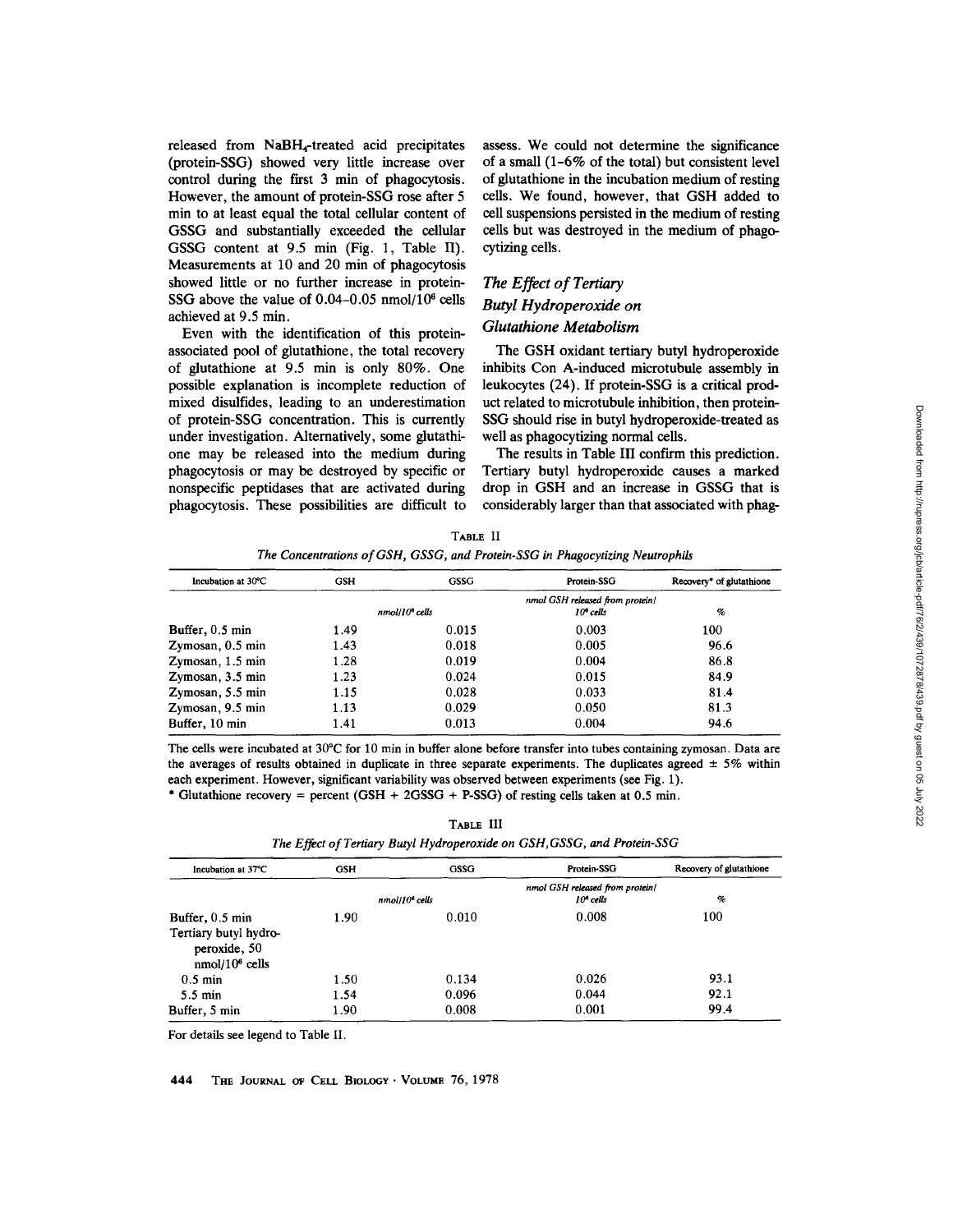ocytosis. A rapid concurrent increase in protein-SSG to levels similar to those seen in phagocytizing PMN is measured in butyl hydroperoxidetreated cells.

#### DISCUSSION

It was previously demonstrated that binding of the plant lectin Con A to cell surface receptors induces microtubule assembly in human leukocytes (13, 23, 24). Exposure of leukocytes to pharmacological agents that can oxidize GSH inhibits this assembly response and causes the disassembly of existing centriole-associated microtubules (24). Weissmann and co-workers have observed that microtubule assembly is also increased after the interaction of opsonized zymosan and zymosan-treated serum with cytochalasin Btreated (nonphagocytic) PMN (11, 30).

We show here that microtubule assembly is induced by exposure of PMN to opsonized zymosan particles under conditions that permit phagocytosis to proceed normally. The shortest period of contact of particles with the cell (the 30-s centrifugation and fixation) is sufficient to induce a near-maximal assembly response. In contrast, 10% zymosan-treated serum fails to induce microtubule formation. This eliminates soluble factors generated during opsonization of zymosan as the stimulus to microtubule assembly in the present experiments.

The number of centriole-associated microtubules remains high through 3 min of phagocytosis. However, cells cease to phagocytize by  $\sim$  5 min, and the number of centriole-associated microtubules is also reduced at 5 min. A further reduction in microtubules is apparent at 10 min. This disassembly appears not to be related to general cell damage. Thus, the increased cellular metabolism associated with phagocytosis continues over at least 20 min of incubation of cells with zymosan, and the cytoplasmic marker enzyme LDH is not further released from the ceils.

Definition of this cycle of assembly of microtubules followed by their disassembly in the presence of a physiological stimulus has provided a unique system to explore the hypothesis (22, 24, 27) that GSH metabolism is involved in modulating the in vivo assembly and disassembly of microtubules.

No direct evidence that GSH is involved in regulating microtubule polymerization has been obtained. The present data show that microtubule assembly during the first 3 min of phagocytosis occurs in parallel with a small but reproducible decrease in GSH and a rise in GSSG. Some of this GSH may be consumed for reduction of tubulin-SH before its polymerization. However, we found previously that the assembly of microtubules induced by Con A occurred without any change in leukocyte GSH levels (24). We also found that microtubules can assemble in response to Con A in a patient whose leukocytes contain only 20% of normal glutathione due to a deficiency in GSH synthetase.<sup>1</sup> These data do not rule out a role for GSH in the maintenance of tubulin-SH or in some other process required for microtubule assembly. However, they clearly indicate that in PMN, GSH is not limiting for assembly, i.e., its level is not regulatory. In addition, because microtubule assembly can occur at 20% of the normal GSH level, which is lower than any depression of GSH during phagocytosis, it is clear that decreased GSH is not responsible for microtuble disassembly. Some mechanism that couples GSH to assembly could, of course, regulate the influence of GSH.

GSSG has been proposed before as a possible mediator of microtubule disassembly. In vitro GSSG inhibits microtubule assembly although unphysiologically high concentrations are required (20, 24). Previous evidence for a regulatory role of GSSG in vivo was based on inhibition of microtubule polymerization after treatment of both normal and chronic granulomatous disease leukocytes with the GSH oxidants, tertiary butyl hydroperoxide, and diamide (25). In the normal cells, inhibition could result from modification of tubulin by either GSSG or by  $H_2O_2$  and other endogenous oxidants that might accumulate in GSH-depleted cells. Because chronic granulomatous disease cells fail to generate these oxidants in significant amounts, GSSG seemed the most likely substance leading to microtubule inhibition. Further support for this view is the demonstration that GSH synthetase-deficient cells were resistant to microtubule inhibition by butyl hydroperoxide.<sup>1</sup> Presumably, insufficient GSSG could be generated in these cells to affect microtubule integrity despite normal GSH peroxidase levels.

We show here that phagocytosis is accompanied

i Oliver, J. M., S. P. Spielberg, C. B. Pearson, and J. D. Schulman. 1977. Microtubule assembly and function in normal and glutathione synthetase deficient polymorphonuclear leukocytes. Manuscript submitted for publication.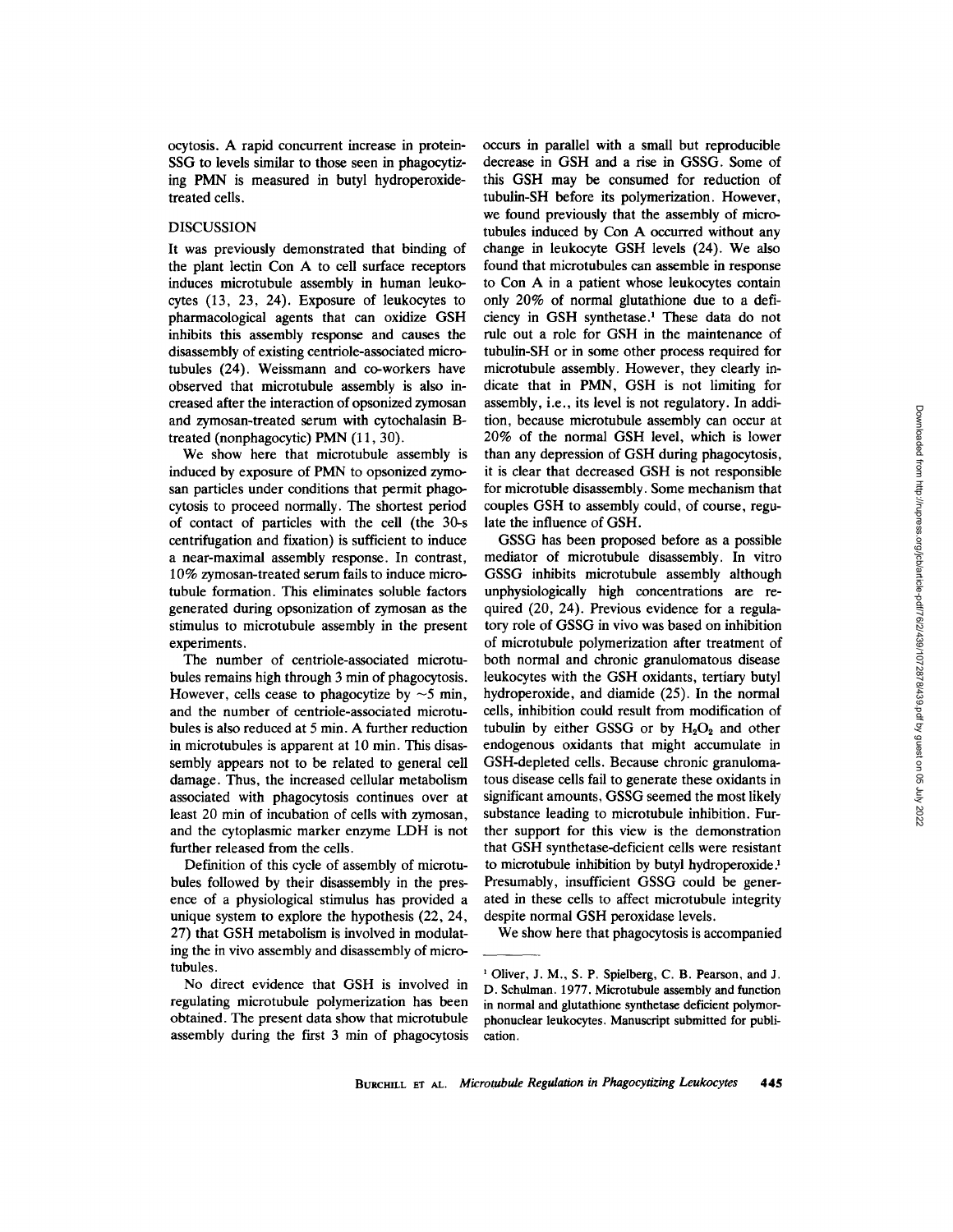by a progressive but modest rise in GSSG to approximately double the resting levels. Tertiary butyl hydroperoxide causes an immediate large increase in GSSG, to greater than 10 times the resting amounts. Both microtubule disassembly following phagocytosis and the inhibition of Con Ainduced assembly of microtubules due to butyl hydroperoxide are coincident with a greater than 10-fold elevation of protein-SSG to  $\sim 0.04 - 0.05$  $nmol/10<sup>6</sup>$  cells. These data suggest that microtubule disassembly and inhibition of microtubule assembly may be closely correlated with the formation of protein-SSG.

What concentration of mixed disulfide is associated with microtubule inhibition? The findings reported here and the previous results with GSH synthetase-deficient cells set at least a lower limit compatible with assembly. Thus, the GSH-deficient cells generate a maximum of only 0.014 nmol of protein-SSG when incubated between 0.5 and 5.5 min with 50 nmol of butyl hydroper $oxide/10^6$  leukocytes.<sup>2</sup> The same low level of protein-SSG is present in zymosan-treated normal cells after 3 min of phagocytosis. In both cases, high numbers of microtubules exist in the cells. A further increase to 0.03 nmol of protein-SSG/106 cells after 5 min of phagocytosis in the normal cells is correlated with partial microtubule depolymerization (Tables I, II).

The proposal that microtubule disassembly may be regulated in vivo through the formation and reduction of mixed disulfides between protein-SH and GSSG was first suggested on theoretical grounds by Rebhun and co-workers (22, 27). Our data suggest that an equilibrium between GSH, GSSG, and protein-SSG is shifted towards protein-SSG when GSSG is elevated by GSH oxidants and when cells have completed phagocytosis. This shift towards protein-SSG is correlated with inhibition of microtubule assembly. We emphasize that no causal relationship between protein-SSG formation and microtubule inhibition has been established. Further, should a causal relationship exist, we do not know whether tubulin itself or other proteins that influence the polymerization of tubulin are the immediate targets of protein-SSG formation. Studies of the fate of radioactive GSH in oxidant-treated and phagocytizing leukocytes now in progress will provide clarification.

Other workers have identified mixed disulfides

in many different animal cells and tissues (e.g., references 8, 9, 12, 15, 16, 19, 21). In particular, their presence in tissues not subject to unusual oxidative stress and high GSSG levels indicates that protein-SSG formation may be subject to enzymatic regulation very likely involving thiol transferases. The abnormally high GSSG levels in butyl hydroperoxide-treated cells could overwhelm these regulatory enzymes and force protein-SSG formation. By contrast, the fact that GSSG is not increased very substantially in phagocytizing cells suggests that microtubule disassembly via protein-SSG formation may be a physiologically "programmed" event that follows ingestion of particles and their fusion with lysosomes, but may in fact precede the subsequent killing (in the case of bacterial ingestion) and digestion of internalized materials. Microtubule integrity is required for leukocyte chemotaxis (10, 18) and for the segregation of membrane components during phagocytosis (4). It is tempting to speculate that postphagocytosis disassembly of these structures would prevent directed migration of the engorged cell whose remaining function is digestion.

In summary, we have shown that phagocytosis in human PMN is accompanied by a rapid assembly followed by disassembly of centriole-associated microtubules. Microtubule disassembly is highly correlated with elevation of protein-SSG levels. Similarly, the GSH oxidizing agent, tertiary butyl hydroperoxide, inhibits Con A-induced microtubule assembly and concomitantly elevates protein-SSG levels in leukocytes. We propose that microtubule depolymerization may be influenced in vivo by the reversible formation and reduction of protein-SSG.

This work was supported in part by National Institutes of Health grants CA15544, CA18564, and American Cancer Society grant BC-179a. B. F. Burchill was supported by National Science Foundation Fellowship HES-7520724. E. D. Leinbach is a postdoctoral fellow of the Leukemia Society of America, and J. M. Oliver is an American Cancer Society Faculty Research Awardee.

*Received for publication 1 August 1977, and in revised form 11 October 1977.* 

#### **REFERENCES**

- 1. BABIOR, B. M., R. S. KIPNES, and J. T. CURNUTTE. 1973. Biological defense mechanisms. The production by leukocytes of superoxide, a potent bactericidal agent. *J. Clin. Invest.* 52:741-744.
- 2. BELLANTI, J. A., and D. H. DAYTON, editors. 1975. *In* The Phagocytic Cell in Host Resistance. Raven

<sup>2</sup> B. R. Burchill, S. P. Spielberg, J. M. Oliver, and J. D. Schulman. Unpublished results.